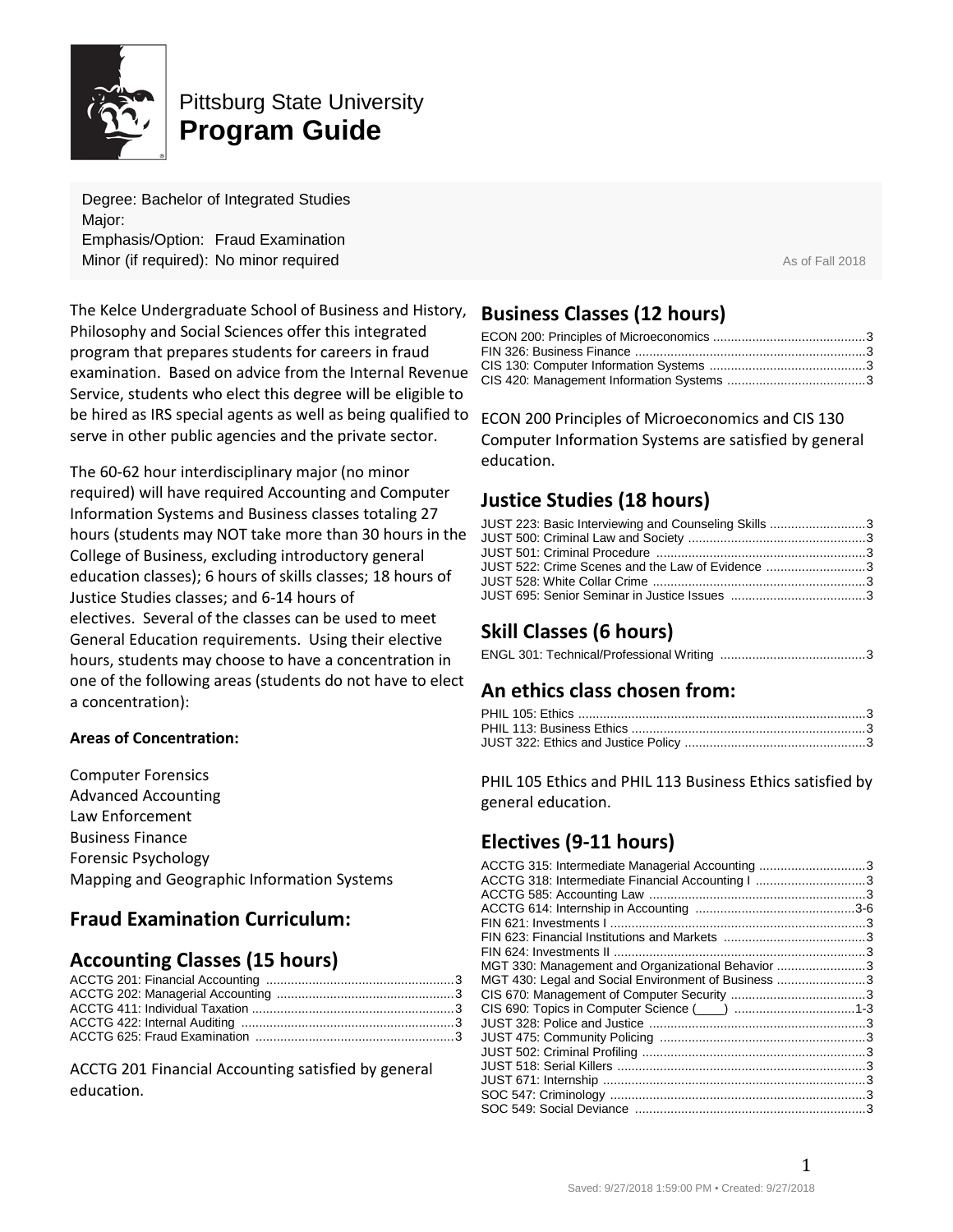ACCTG 614 Internship in Accounting must be Fraud Examination related. CIS 690 Topics in Computer Science (topic must be Computer Forensics). JUST 671 Internship must be Fraud related.

PSYCH 773 Criminal Psychopathology is only offered in the summer.

A student must take nine hours from the courses listed above, however he/she can elect an area of concentration through elective choices. See below for the list of possible concentrations.

# **Areas of Concentration**

# **Computer Forensics (minimum of 6 hours)**

| CIS 690: Topics in Computer Science (\integral numeron material 1-3 |  |
|---------------------------------------------------------------------|--|

Prerequisites for CIS 670 Management of Computer Security are CIS 350 Introduction to System Administration or CIS 470 Network and Information Security.

CIS 690 Topics in Computer Science (topic should be Computer Forensics).

# **Advanced Accounting (minimum of 6 hours)**

| ACCTG 315: Intermediate Managerial Accounting 3  |  |
|--------------------------------------------------|--|
| ACCTG 318: Intermediate Financial Accounting   3 |  |
|                                                  |  |
|                                                  |  |

Prerequisite for ACCTG 585 Accounting Law is MGT 430 Legal and Social Environment of Business.

ACCTG 614 Internship in Accounting must be Fraud related.

# **Law Enforcement (minimum of 6 hours)**

JUST or SOC classes from the above elective list.

#### **Business Finance (minimum of 6 hours)**

Prerequisite for FIN 624 Investments II is FIN 621 Investments I.

# **Forensic psychology (minimum of 6 hours)**

PSYCH 773 Criminal Psychopathology is only offered in the summer.

# **Mapping and Geographic Information Systems (minimum 6 of hours)**

Program Requirements (60-62 hours)

General Education (46-52 hours)

Electives (6-14 hours)

Total hours (120 hours)